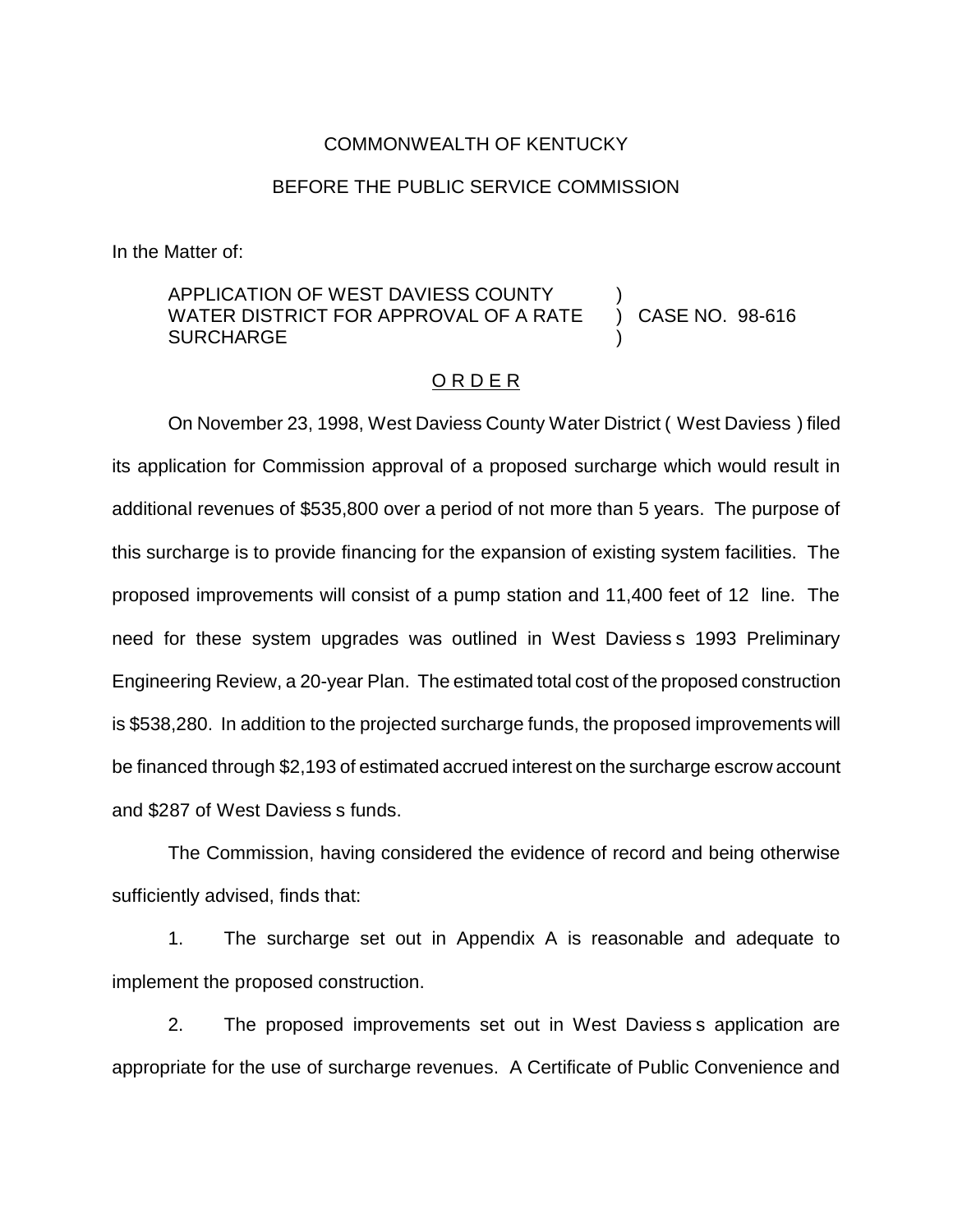Necessity will be necessary prior to beginning construction on any of the proposed projects.

IT IS THEREFORE ORDERED that:

1. The surcharge set out in Appendix A is approved for the collection of additional revenues of \$535,800 by West Daviess on and after the date of this Order, for a period not to exceed 5 years.

2. West Daviess shall obtain approval from the Commission prior to performing any additional construction, including those projects specified in this Order to be financed through surcharge revenues.

3. No deviation from the approved use of surcharge revenues may be undertaken without the prior approval of the Commission.

4. All funds generated by the surcharge shall be set aside in a reserve trust account. Such funds shall be invested in securities issued or guaranteed by the United States government until they are needed, and shall be expended, together with any interest or other earnings thereon, solely for the construction of the facilities described in West Daviess s application.

5. West Daviess shall file semi-annual statements beginning June 30, 1999, detailing surcharge revenues collected, including any interest earned thereon, and all expenditures made. Failure to file the semi-annual reports shall warrant cessation of the surcharge and refunding of the monies previously collected. If construction has not begun within 5 years after implementation of the surcharge, all funds shall be returned to West Daviess s customers, together with interest and earnings.

-2-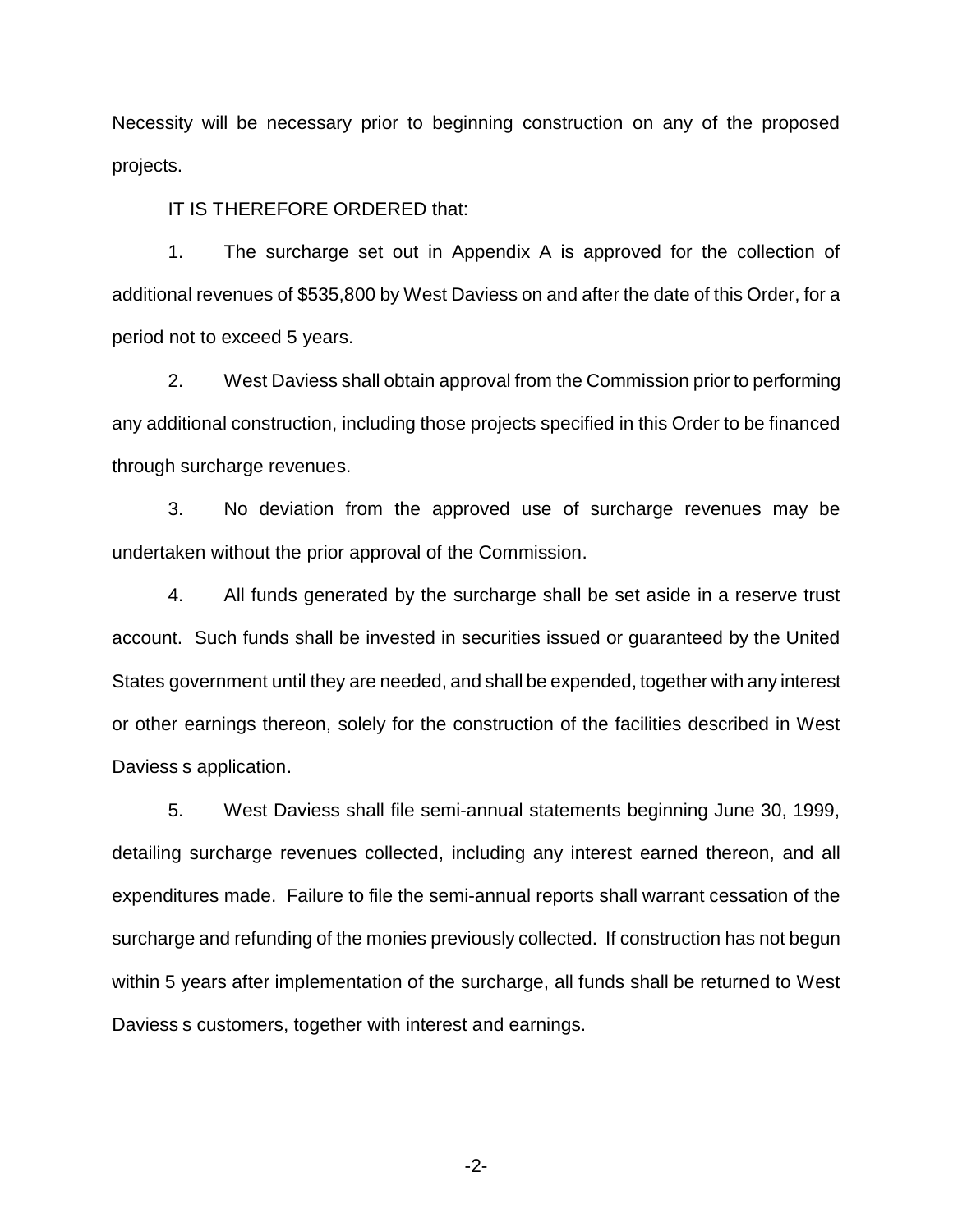6. West Daviess shall maintain its records in such a manner as will enable it, the Commission, or its customers to determine the amounts to be refunded and to whom they are due in the event that surcharge amounts are ordered refunded.

7. The surcharge revenues constitute contributions and shall be accounted for in the manner prescribed in the Uniform System of Accounts for Class A and B Water Districts and Associations. The monthly billing shall be debited to customer accounts receivable and credited to the contributions account. When the amount is collected, special funds shall be debited and customer accounts receivable credited.

8. Within 30 days of the date of this Order, West Daviess shall file with the Commission its revised tariff setting out the rates and surcharge approved herein.

Nothing contained herein shall be construed as a finding of value for any purpose or as a warranty on the part of the Commonwealth of Kentucky or any agency thereof as to the securities authorized herein.

Done at Frankfort, Kentucky, this 29<sup>th</sup> day of January, 1999.

By the Commission

ATTEST:

\_\_\_\_\_\_\_\_\_\_\_\_\_\_\_\_\_\_\_\_\_\_\_\_\_ Executive Director

APPENDIX A